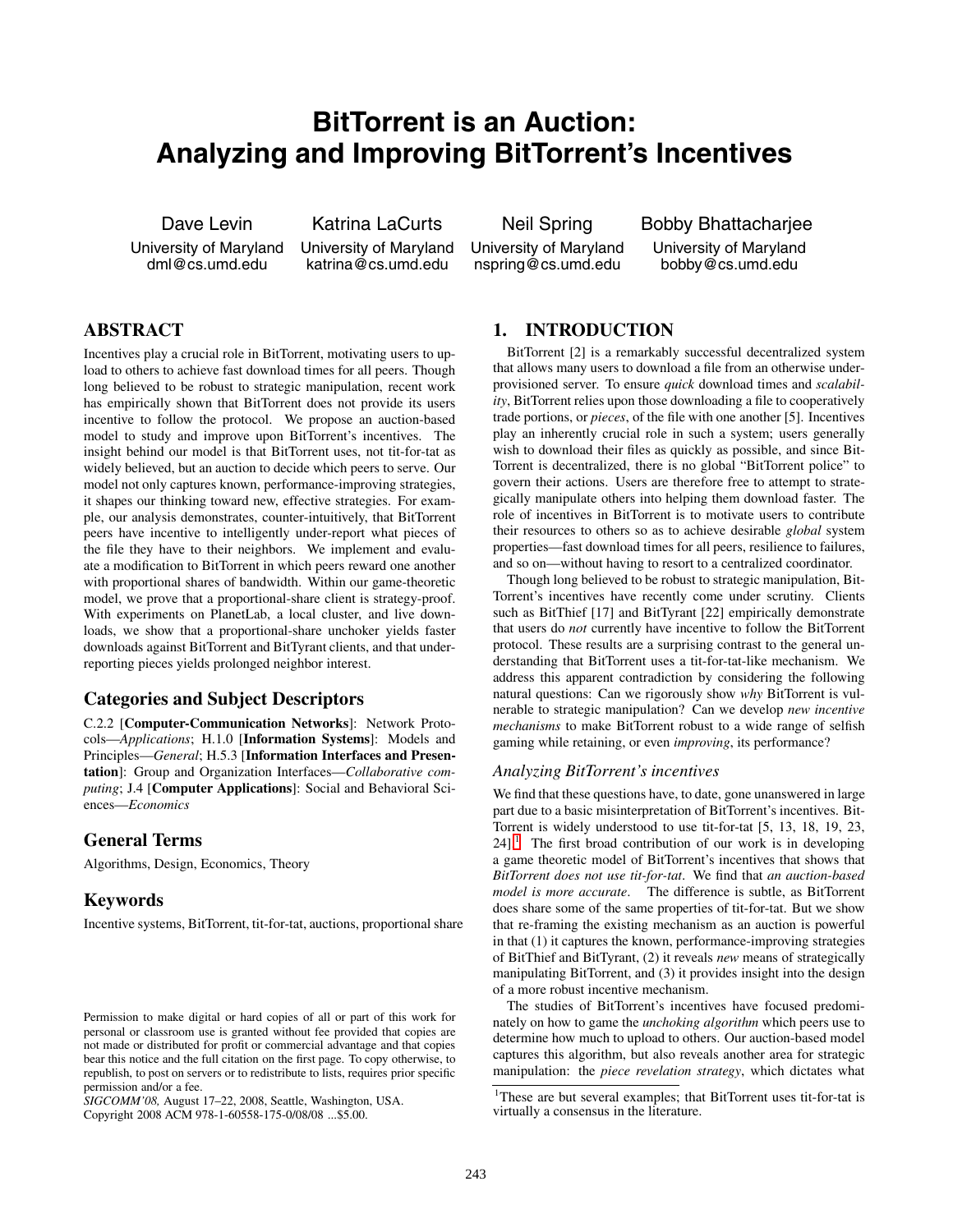pieces a peer tells others that it has. The standard practice is for a peer to truthfully report all of the pieces it has to other peers. To the best of our knowledge, we are the first to consider nontrivial piece revelation strategies. We draw inspiration from the economic phenomenon of *decoupling*, in which a group of market countries shed their dependence on another by trading among themselves. We show that a BitTorrent peer has incentive to intelligently *under-report* the pieces it has and to intentionally reduce the multiplicity of others' pieces so as to keep peers uploading to it instead of to each other. With evaluation on PlanetLab, we demonstrate that strategic piece revelation can yield prolonged neighbor interest, which can result in faster download times. We also find that even when *all* peers under-report their pieces to one another, system-wide download times increase by a surprisingly small percentage.

In a system as complex as BitTorrent, there are potentially many components peers could game. We believe that the two we consider the unchoking algorithm and the piece revelation strategy—constitute the essence of a "BitTorrent-like" file swarming system. To obtain a more complete understanding of BitTorrent's incentives, we also consider what role *piece rarity* plays in strategic behavior. We show experimentally that achieving a block monopoly is infeasible even with a large fraction of colluding peers—and conclude that BitTorrent's rarest-first piece selection is a natural deterrent to such strategies.

#### *Improving BitTorrent's incentives*

The second main contribution of our work is in applying our theoretical understanding of BitTorrent to develop new, more robust incentives. Our auction-based model reveals a rather straightforward modification in the way a peer *clears* its auction, that is, in how much a peer rewards others for uploading to it. We consider a *proportional share* auction clearing, in which each player is rewarded with an amount of good proportional to how much it bid. This approach has recently received attention in resource allocation [8, 12], and has been shown to converge quickly to a market equilibrium [30]. Applying this straightforward model in practice introduces several technical challenges which we address, including how to find other peers with whom to trade, and how to bootstrap new participants.

We emphasize that our proportional share mechanism is intended to *replace* the current unchoking algorithm, not to game it like Bit-Thief and BitTyrant. However, we show that proportional share performs better against BitTorrent peers than the standard protocol. Further, with the intent of incremental deployment, we present a solution that *does not require any modification to BitTorrent's wire protocol*; the only modifications we make are to the *local* decisions a peer makes. Our client is therefore usable today, and we show with extensive experiments on PlanetLab and live swarms that as more users adopt our client, system-wide performance improves.

#### *Roadmap*

The rest of this paper is structured as follows. We present related work in Section [2.](#page-1-0) Section [3](#page-2-0) contains the necessary background to our analysis: our goals, assumptions, and the pertinent aspects of the BitTorrent protocol. In Section [4,](#page-3-0) we present our auctionbased model of BitTorrent and use it to prove several properties of BitTorrent, including: it is indeed not tit-for-tat and it is susceptible to Sybil attacks. We consider the role block rarity plays in incentives and consider piece revelation strategies in Section [5.](#page-4-0) In Section [6,](#page-6-0) we apply the proportional share mechanism as a BitTorrent unchoker, and prove several properties in the context of Bit-Torrent: that it is fair, not susceptible to Sybil attacks, and more

resistant to collusion. We present in Section [7](#page-8-0) several extensions to our proportional share mechanism we found useful in implementation. We have implemented our proportional share client, and evaluate experimentally on PlanetLab, a local cluster, simulations, and live swarms; we present these results in Section [8.](#page-9-0) In Section [9,](#page-10-0) we propose a bootstrapping algorithm that improves upon BitTorrent's optimistic unchoking by ensuring that new peers contribute to the swarm as soon as they join. Finally, we conclude in Section [10.](#page-11-0)

# <span id="page-1-0"></span>**2. RELATED WORK**

File swarming has received significant attention from researchers and users alike, BitTorrent [2] in particular. Our work involves modeling, gaming, and improving BitTorrent's incentives.

#### **2.1 Studies of BitTorrent's incentives**

Cohen began the study of his BitTorrent protocol's incentives by demonstrating that tit-for-tat-based incentives make BitTorrent robust to strategic gaming [5]. However, Cohen later found strict tit-for-tat to come at too high a cost [4], and weakened the protocol's incentives to achieve better performance. Strategies to game BitTorrent to obtain faster downloads were not long to follow.

#### *Gaming BitTorrent*

BitTyrant [22] is a modification of the Azureus BitTorrent client that exploits the "last place is good enough" observation discussed in Section [4.](#page-3-0) Schneidman et al. [26] were the first to observe this strategy; BitTyrant is an empirical study of its effectiveness. Bit-Tyrant attempts to find the smallest winning bid by beginning at some initial bid and then increasing or decreasing by some small percentage. BitThief [17] studies the feasibility of downloading in BitTorrent without uploading. A BitThief client attempts to enter as many peers' optimistic unchoke slots as possible: the so-called large view exploit [27]. This strategy results in a tragedy of the commons; entering as many optimistic unchoke slots as possible is a rational strategy for all peers to make (it always improves the expected completion time), but when a significant percentage<sup>2</sup> of the peers run the BitThief client, overall performance will logically decrease.

Some have also considered implementation-specific attacks, such as uploading garbage data [16, 26]. We focus only on the components of BitTorrent's protocol that we find to be characteristic of its class of file swarming, not any particular implementation. Strategically gaming BitTorrent helps further the understanding of its incentives; our auction-based model (Section [4\)](#page-3-0) is validated in part by the fact that it captures both BitTyrant and BitThief, and reveals new means of gaming BitTorrent.

#### *Modeling BitTorrent's incentives*

Others have considered game-theoretic models of BitTorrent. Coupon replication [18] has been used as a way to model trading in Bit-Torrent and show that altruism does not play a critical role in file swarming systems' performance, nor that rarest-first block scheduling is of critical importance. This model may prove too simplistic in modeling BitTorrent's incentives in a heterogeneous environment; by assuming that blocks are traded in discrete segments (coupons), it effectively assumes homogeneous bandwidth. Proportional share [8, 12, 30] has been studied in many contexts. Zhang and Wu show that proportional share in a BitTorrent-like system quickly achieves a market equilibrium. However, they do not consider any of the common externalities that can destabilize the equilibrium—

<span id="page-1-1"></span> $2$ The precise percentage depends on the number of unchoke slots per peer.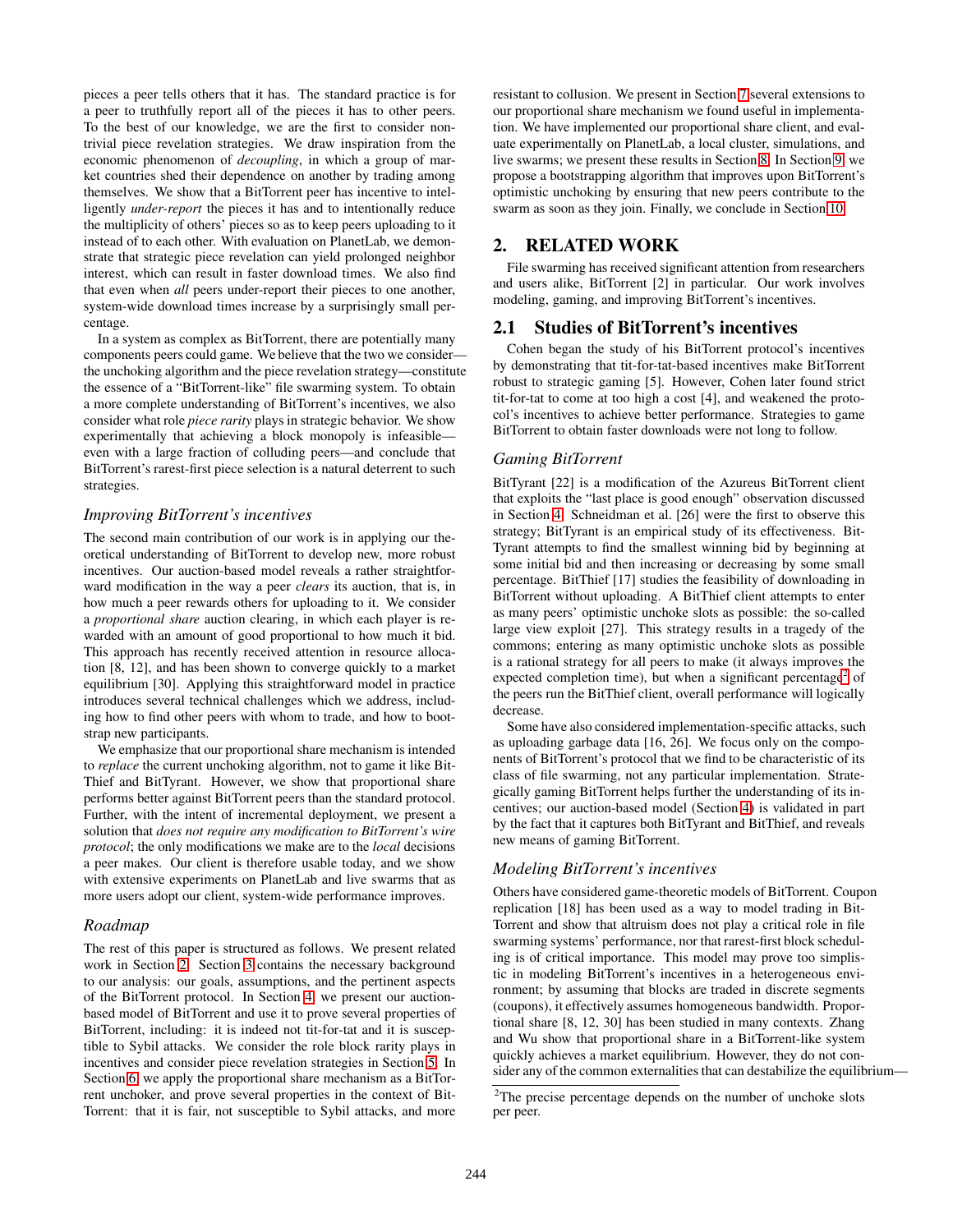block rarity and availability (Section [5\)](#page-4-0), and churn—nor do they address bootstrapping the system (Section [9\)](#page-10-0).

# **2.2 Improving BitTorrent's incentives**

Much work has gone into encouraging cooperation among selfish BitTorrent participants. We present related work based on the incentive mechanisms used to achieve this.

# *Tit-for-tat*

Tit-for-tat is a common incentive mechanism in which peers provide blocks to those who have provided them blocks in the past. BitTorrent was originally described as using tit-for-tat [5]; we discuss BitTorrent's mechanism in more detail in Section [4.](#page-3-0) Jun and Ahamad [11] propose removing optimistic unchoking from BitTorrent in favor of a k-TFT scheme, in which peers continue uploading to others until the *deficit* (blocks given minus blocks received) exceeds some *niceness* number k. Their results show, as Cohen found with BitTorrent [14], that removing optimistic unchoking increases the average completion time, but does indeed punish freeriders more heavily. Jun and Ahamad observe that if free-riders *can* benefit in a system, then eventually the system will devolve into all free-riders, so a strong disincentive to free-ride is necessary to halt this "evolution." Garbacki et al. [10] consider an *amortized tit-for-tat* scheme that effectively allows contributions made while downloading one file to apply in a tit-for-tat-like manner to other files in the future. Other solutions to this problem generally involve monetary mechanisms.

# *Monetary mechanisms*

Dandelion [28] is a file distribution protocol that uses currency and key exchanges through a centralized server to provide incentive for sharing across different downloads. By requiring centralized servers, Dandelion trades off scalability for incentive-compatibility. BitStore [25] is an exploratory work into applying monetary, secondprice auctions

Both Dandelion and BitStore use currency to address what we call the *seeder promotion problem*: providing incentive to peers who have completed downloading a file to seed the file. This is a very important problem, as well; solving it would increase file availability. We believe the mechanisms we present in this paper can complement future solutions to seeder promotion.

# *Topology-based reciprocation*

FOX's structured, cyclic topology provides a means for peer to punish nodes both upstream and downstream from it [15]. Ngan et al. [21] take a similar approach by having peers periodically reform a SplitStream [3] structure, with the hopes that peers who were downstream from a cheater will later be upstream from it, thereby giving it the ability to punish. In addition to the overhead of reforming the structure, peers must wait for a new restructuring to even have the possibility of punishing free-riders. In both of these systems, fairness is defined very strictly; peers receive as much as they give. We find this to be unnecessarily strict, as there may be highly provisioned nodes who are willing to give much more to the system as long as they can download more; FOX, for one, does not provision for this.

# *Bootstrapping file exchange*

We present a mechanism in Section [9](#page-10-0) to provide newly joined peers an initial set of pieces of the file to trade. The standard mechanism in BitTorrent is *optimistic unchoking*; each peer uploads to at least one other peer at random, with a weighted preference to new nodes. Optimistic unchoking is the basis of BitThief [17] and the large view exploit [27], while our mechanism encourages peers to trade immediately. Our mechanism is similar in nature to Dandelion [28], but is much lighter weight; it need only be applied when a node has no currency—either when it first joins the system or when it has no blocks of interest to its neighbors—and not for every subsequent block. Also, the technique does not require any trade-off of scalability for incentives, and can be applied to any scenario employing simultaneous exchange of blocks with node churn. *Super-seeding* is a new feature in some BitTorrent clients in which a seeder will upload block  $b$  to some new peer  $p$ , but will not upload any more blocks to p until the seeder observes that other peers have block  $b$ , and hence  $p$  must be uploading to others. Our mechanism differs from super-seeding; since ours applies to selfish leechers, not altruistic seeders, we cannot afford to give a block and hope for one to be returned later. Instead, our mechanism ensures that new peers upload blocks *at the same time* as downloading. Further, super-seeding is clearly susceptible to a Sybil attack, in which p requests b, then with Sybil  $p'$  states that it has block b. We show that our mechanism is resilient to Sybil attacks.

# <span id="page-2-0"></span>**3. BACKGROUND AND GOALS**

In this section, we provide a basic overview of the portions of the BitTorrent protocol pertinent to our study of its incentives. Our description of BitTorrent is intentionally broad so as to capture a broader class of "BitTorrent-like" protocols. We also define the goals of the individual users—their *utility*—and the goals of the system designer—the *social good*. The goal in designing an incentives mechanism is to achieve some desirable, provable properties of the social good, while appealing to users' selfishness.

# **3.1 BitTorrent basics**

BitTorrent peers are classified on a per-file basis as *leechers* if they are downloading (and uploading) the file and *seeders* if they have the entire file and are uploading (only) to leechers. A *tracker* stores a small amount of state to assist leechers in discovering other peers. Files in BitTorrent consist of *pieces* which in turn consist of *blocks*. A leecher  $\ell$  is *interested* in another peer p if p has pieces that  $\ell$  does not; similarly,  $\ell$  finds  $p$  *interesting*. All leechers are interested in all seeders.

BitTorrent peers may maintain open connections to multiple *neighbors*, but generally only upload to, or *unchoke*, a small number of them. Users may adjust this number of *unchoke slots*, but it is generally either some small constant (4) or some function of their upload bandwidth. The *unchoking algorithm* dictates to whom and how much to unchoke. To bootstrap, the unchoking algorithm consists of at least one random peer to *optimistically unchoke* regardless of that peer's contribution.

Peers inform one another of the pieces they have; when they first connect to a neighbor, they send a bit array of their pieces, called a *bitfield*, which they later update with per-piece *have messages*. All peers maintain an estimate of each piece's *availability*: a count of how many neighbors have that piece. When a peer  $p$  begins unchoking leecher  $\ell$ ,  $\ell$  informs p which of p's blocks it wishes to receive next. The common strategy is *rarest-first*, in which  $\ell$  prioritizes the pieces it views as least available.

# **3.2 Assumptions: Selfishness and rationality**

The value that leecher  $\ell$  gains from a file swarming system can be naturally defined to be how quickly  $\ell$  downloads the file. We can thus define  $\ell$ 's utility  $u_{\ell}$  to be the average download speed: if it takes  $\ell$  time  $T_{\ell}$  to download a file of size F then  $u_{\ell} = F/T_{\ell}$ . Note that we do not define utility at some specific time  $t$ , as that would not capture the fact that faster download speeds at the begin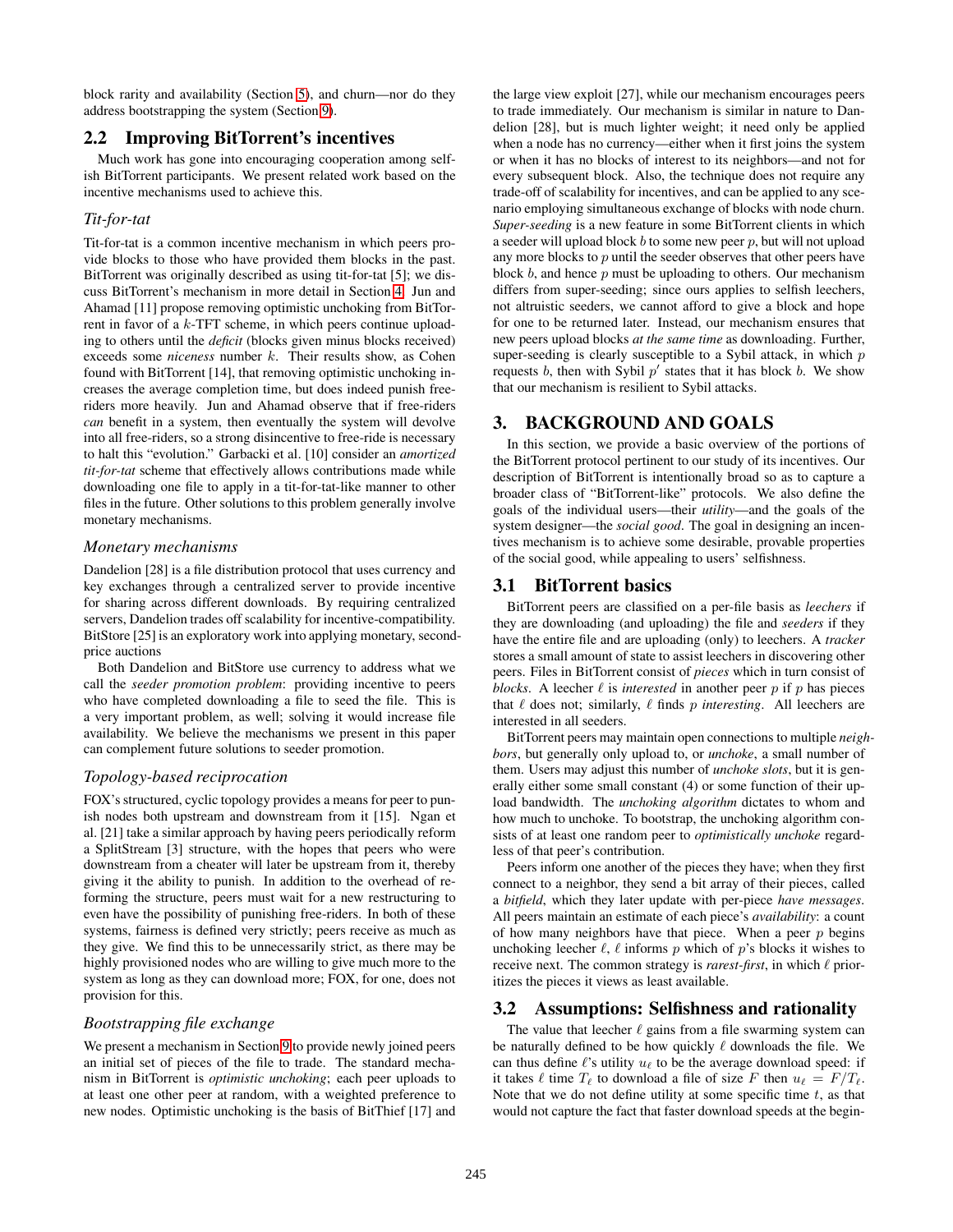ning of a download can be offset by poor download speeds at the end. We assume that *all leechers are selfish*—they each attempt to maximize their own utility—and *rational*—for any two strategies,  $\ell$  will choose the one that yields greater expected utility.

Our definition of  $\ell$ 's utility does not capture the leecher's cost of uploading; this is intentional. We do not believe it is a leecher's goal to minimize the amount it has to upload in order to download as quickly as possible. Instead, we rely, as do existing BitTorrent clients, on the user to specify the amount of upload capacity they wish to allow BitTorrent to allot. Users are thus expected to find their own best *return-on-investment*, that is, the ideal ratio of utility (download speed) to cost. A peer's upload costs can come in many forms, for instance: (1) actual costs to send, as in a priceper-byte cell phone data plan, or (2) the contention with other networking applications' performance. Upload costs can therefore be extremely complex and change over time. We believe it is best to not include it in a formal definition of  $u_{\ell}$ , and to instead allow the user to set her own upload capacity. In game theory parlance, the user's chosen upload capacity would represent her *type*, and the optimal advertised type would depend on externalities of which the BitTorrent application is unaware.

# <span id="page-3-4"></span>**3.3 Goals: Desirable system properties**

As system designers, we prefer outcomes that maximize some notion of the *public good*, which may in fact be at odds with selfish peers' individual strategies. A goal of our work is to understand the *price of anarchy*: the difference between the social good obtained from fully cooperative peers and that obtained from selfish peers. There are many ways to define public good: max-min utility, max-average utility, max-average return-on-investment, and so on. Strict "get exactly as much as you give" fairness properties seem to require undesirable overhead, such as extensive bookkeeping [20], topology constraints [15, 21], or a monetary system [29]. Further, we find that strict fairness requirements can degrade overall performance. In FOX [15], for instance, peers are motivated to give precisely as much as they receive. Under heterogeneous network conditions, higher-provisioned FOX peers may not have incentive to give more to the system, even though they would have been willing to, if it led to faster downloads.

We favor a simpler, more practical definition of fairness: *the more a peer gives, the more it gets*. Consider the ramifications this fairness property would have on the social good; a highly provisioned peer will upload as much as possible to download as quickly as possible. While serving the selfish peer, the rest of the peers benefit because the highly provisioned peer gives as much as it can. Legout et al. [13] suggest a similar, relaxed form of fairness, and conclude that BitTorrent's current rarest-first and unchoking strategies suffice. We arrive at a different conclusion in section [4.3:](#page-3-1) that BitTorrent's incentives are not fair, even under this relaxed definition.

# <span id="page-3-0"></span>**4. BITTORRENT AS AN AUCTION**

*Auctions* offer a natural model of interactions among selfish Bit-Torrent peers. In such auctions, each peer places bids in the form of bandwidth to its neighbors, who in return give bandwidth as the good. With an auction-based model, we expect to gain insight into BitTorrent's incentive structure. Surprisingly, though our specific model is quite simple (a two-line algorithm), it is validated by the fact that it captures recent attacks on the BitTorrent protocol, and reveals new attacks, as well. Thus, while we do not expect our model to be the most accurate representation of BitTorrent, it does provide the necessary motivation and insight into a new solution (Section [6\)](#page-6-0). In this section, we use our model to analyze what

incentives BitTorrent gives selfish clients to cooperate, and BitTorrent's susceptibility to gaming.

# **4.1 An auction-based model**

We propose the following auction-based model of BitTorrent. Each peer  $i$  separates time into *rounds*<sup>[3](#page-3-2)</sup>, which are not synchronized among peers. At round  $t$ ,  $i$  runs the auction in Algorithm [1.](#page-3-3)

#### **Algorithm 1** BitTorrent's current auction.

- 1. Run an auction for i's bandwidth; accept bandwidth  $b_i(t-1)$ from *interested* peer j as j's bid.
- 2. Send  $1/s$  fraction of i's total outgoing bandwidth to each of the highest  $(s - 1)$  *interesting* bidders from the previous round, as well as one other *interested* peer at random.

# <span id="page-3-3"></span>**4.2 BitTorrent is not tit-for-tat**

BitTorrent has historically been described as employing tit-fortat. The tit-for-tat strategy in a repeated game is defined as cooperating in the first round, and, in every subsequent round, replicating the opponent's strategy from the previous round [1]. Though similar to tit-for-tat—in that i sends predominately to peers that send to it—Algorithm [1](#page-3-3) differs fundamentally in terms of *to whom* i sends.

To see the difference, consider a rational peer  $p$ 's response to node i playing Algorithm [1.](#page-3-3) The ideal strategy against tit-for-tat is to cooperate in every round [1]. BitTyrant [22] is built off of the following observation of p's behavior: *It is in a rational player* p*'s best strategy to bid as little as possible to still be one of the*  $(s - 1)$ *(deterministic) winners of* i*'s auction.* BitTyrant finds this minimal amount with by adjusting their estimate by small multiplicative factors; Piatek et al. observe that binary search is not suitable as node churn can rapidly alter peer reciprocation. Further, Piatek et al. find that, with a finite upload bandwidth "budget," one should favor uploading to peers who offer a high return on investment, potentially uploading none to peers that offer poor returns.

That BitTorrent does not employ tit-for-tat is not in and of itself a bad thing. In fact, this choice was intentional, to improve performance [4]. However, it brings to light the importance of understanding precisely what properties BitTorrent's incentive structure offers.

# <span id="page-3-1"></span>**4.3 BitTorrent is not fair**

There are many definitions of fairness. Our proposed, natural fairness property from Section [3.3](#page-3-4) can be formalized as follows: if peer  $p_1$  uploads more to peer q than does peer  $p_2$ , then q should reward  $p_1$  more than  $p_2$ . This is clearly not the case in BitTorrent. Only the top  $(s - 1)$  uploading peers are guaranteed to receive any data from  $q$ , and each of these receive the same allocation:  $1/s$ of q's bandwidth. Further, of the top  $(s - 1)$  uploaders to q, as they upload more, they are not guaranteed to obtain more. Once a highly-provisioned peer wins all of the s auctions in which it bids, it has no incentive to bid more in these auctions.

# <span id="page-3-5"></span>**4.4 BitTorrent is susceptible to Sybil attacks**

A Sybil attack [6] consists of a single host representing itself as many peers in an attempt to gain more from the system than it could as a single peer. BitTorrent is susceptible to two classes of Sybil attacks. The first is in regards to optimistic unchoking. By creating  $S$ 

<span id="page-3-2"></span><sup>3</sup> Azureus uses 10 second rounds.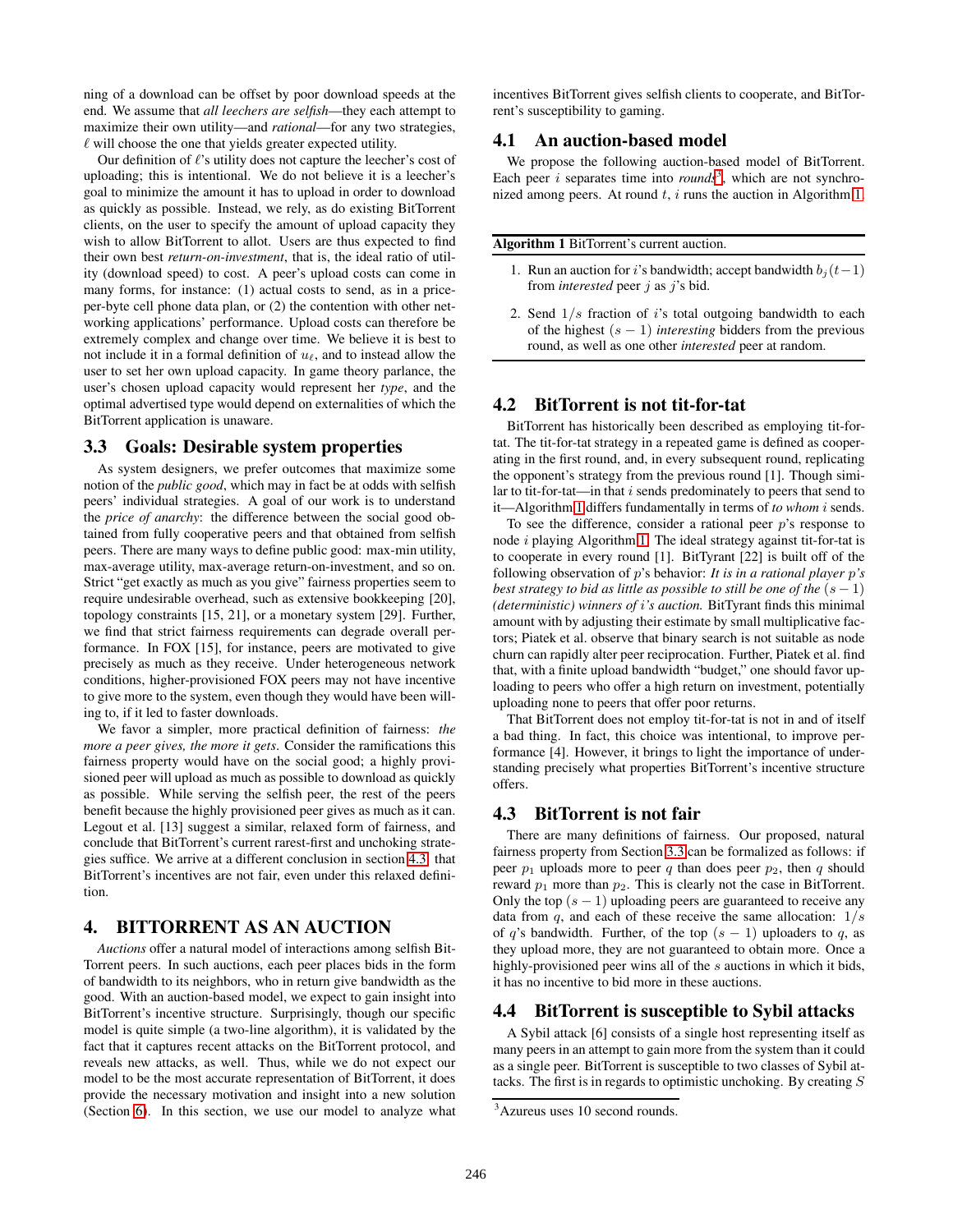Sybils  $\{\sigma_1 \dots, \sigma_S\}$  and using each of them to request to be in others' optimistic unchoking slots, the host will obtain in expectation  $S$  times more optimistic unchoking slots. The only Nash equilibrium of such an attack is for all peers to create as many Sybils as possible and, as in BitThief [17], to request to be optimistically unchoked by as many other peers as possible. Indeed, for every peer, this is a *dominant strategy*. Unfortunately, this results in a tragedy of the commons, like in BitThief (see Section [2\)](#page-1-0). We address this problem with a proposed bootstrapping mechanism that would remove the need for optimistic unchoking (Section [9\)](#page-10-0).

The auction in Algorithm [1](#page-3-3) reveals another class of Sybil attacks to which BitTorrent is susceptible, but which, to the best of our knowledge, has yet to be exploited by any selfish clients. Recall that a rational peer has incentive to come in last,  $(s-1)$ 'th, place in the auction so that it receives the *same* good for the cheapest price. To obtain *more* good, the peer would have to win more than one slot. Let  $c_i$  be the current bid on (cost of) slot  $i, c_{s-1} \leq c_{s-2} \leq$  $\cdots \leq c_1$ , and let  $\epsilon$  be the smallest increase such that if a peer were to bid  $c_i + \epsilon$ , it would win slot i. The optimal strategy of rational peer p with upload capacity  $U_p$  is:

| Algorithm 2 A Sybil attack on the BitTorrent. |  |  |  |  |  |
|-----------------------------------------------|--|--|--|--|--|
|-----------------------------------------------|--|--|--|--|--|

- 1. Find the maximum k such that  $k \cdot (c_{s-k} + \epsilon) \le U_p$ .
- 2. Create k Sybils,  $\{\sigma_1,\ldots,\sigma_k\}$ , and with  $\sigma_i$  bid  $c_{s-k} + \epsilon$ .

<span id="page-4-1"></span>To summarize Algorithm [2,](#page-4-1)  $p$  would attempt to come in last (s'th) place,  $(s - 1)$ 'th place, ..., and  $(s - k + 1)$ 'th place. To do so, p would have to outbid the current  $(s - k + 1)$ 'th place peer with each of p's bids, or else the  $(s - k + 1)$ 'th place peer would obtain one of the last  $k$  places.

The feasibility of Algorithm [2](#page-4-1) in practice depends on the number of the victim's upload slots  $(s)$ , the other peers' bids, and the attacker's upload capacity. The best case scenario for an attacker  $p$ would be to find a peer who is currently receiving many small bids, in which case  $p$  could potentially win all of the bids at that peer. The worst case scenario for an attacker  $p$  would be where  $p$  could only afford the last-place slot at any other peer; in this case, Algorithm [2](#page-4-1) is identical to BitTyrant. Hence, we can view this Sybil attack as a *generalization of BitTyrant*.

In a sense, BitTorrent could be made more fair if each peer employed this Sybil-based strategy; if a peer so desired, it could upload more (with more Sybils) to a fast neighbor to download more. The mechanism we present in Section [6](#page-6-0) has the similar property of "the more you give the more you get."

General-purpose solutions to Sybil attacks could apply, such as money [29] or proofs of work [7]. We show in Sections [6](#page-6-0) and [9,](#page-10-0) however, that there exist natural incentive schemes that are Sybilproof and would not require additional infrastructure or significant computation overhead.

#### **4.5 BitTorrent's susceptibility to collusion**

BitTorrent's auction-clearing mechanism is open to collusion. To date, selfish BitTorrent clients such as BitTyrant and BitThief have considered only non-collusive strategies.<sup>[4](#page-4-2)</sup> We briefly sketch here how one could collude against BitTorrent. In Section [6,](#page-6-0) we present a mechanism that is less susceptible to this class of gaming.

A set of colluding peers can form a *coalition* C against a set of victims  $\{v_1, \ldots, v_k\}$  by simply agreeing with one another to upload only nominal amounts to each  $v_i$ . The coalition is built on the premise of "turning victims into seeds" by uploading only a nominal amount of data to the victims and getting a full unchoke slot in return.

The feasibility of such an attack depends on how many "cheap slots" victim  $v_i$  has. In the best case scenario for a coalition  $\mathcal{C}$ , each  $v_i$  would currently not be receiving any bids, in which case the coalition can effectively act as the Sybil attack in Algorithm [2](#page-4-1) and achieve all of each  $v_i$ 's unchoke slots. In the worst case scenario, each  $v_i$  with  $s_i$  slots would be receiving at least  $s_i$  large bids. Put another way, for a victim  $v_i$  to be resilient to collusion, it must have  $s_i$  neighbors who are not participating in the coalition. We present a mechanism in Section [6](#page-6-0) in which collusion fails as long as a *single* neighbor is not in the coalition.

# <span id="page-4-0"></span>**5. MAXIMIZING INTEREST**

In the auction in Section [4,](#page-3-0) a peer sends only to those in whom it is interested, and, equivalently, receives only from those interested in it. Clearly, a peer benefits from being interesting to as many of its interesting peers as possible. A peer's interest in one of its neighbors is based solely on what pieces that neighbor claims to have. In this section, we consider what piece revelation strategies a peer can employ to maximize the number of neighbors who are interested in it. That such strategies are feasible is counter-intuitive; it seems natural that peers should advertise all they have to offer to remain interesting. We show, however, that a peer can prolong interest by *under-reporting* what blocks it has.

A natural question follows: how successful can an under-reporting strategy be? Can a peer, for instance, obtain a piece monopoly? We show empirically that piece monopolies are infeasible. BitTorrent's rarest-first piece selection strategy is a viable deterrent to the style of piece *hoarding* that would be necessary to obtain a monopoly, even when a large number of leechers collude.

To the best of our knowledge, we are the first to consider nontrivial piece revelation strategies. BitThief's strategy is effectively to obtain as large a set of neighbors as possible and to reveal that it has no blocks of interest to any of its neighbors [17]. Shneidman et al. [26] suggest *over-stating* what blocks a peer has and uploading *garbage* blocks, but this is infeasible, as peers can easily detect and punish this defection. Other theoretical work assumes either an infinitely-sized file [30] or cooperative peers [18].

#### **5.1 Leechers want all the attention**

We begin our study of piece revelation strategies by considering what outcomes are preferable to leechers. In Figure [1,](#page-5-0) we show a leecher i's preferences over various scenarios, and denote preferences  $\succeq_i$ . Clearly, *i* prefers to have as many neighbors that are *interesting* to *i* to be *interested i* as possible. This will result in more peers bidding at  $i$ , and thus faster download times. Thus, (a)  $\succeq_i$  (c)  $\succeq_i$  (e).

The degree to which leecher i's neighbors find *other peers* interesting affects i's future interest. If i's neighbors trade pieces that  $i$  has with one another, then  $i$  risks becoming uninteresting to its neighbors sooner than if i's neighbors *only* had interest in i. This gives us (b)  $\geq_i$  (d)  $\geq_i$  (f) from Figure [1.](#page-5-0)

Note that case  $(f)$  can only occur when i does not know at least one of j or k. To see this, suppose the converse: that j and k are interested in one another, that  $i$  has no interest in either, but that they are all neighbors with one another. Then j has some piece  $p_i$ that k does not have. Since i is not interested in j, i must have  $p_i$ . k would therefore be interested in i due at least to i having  $p_i$ , a contradiction.

Nonetheless, (e)  $\geq_i$  (f); *i* prefers the scenario in which *no* peers are interested in one another to the scenario in which *other* peers

<span id="page-4-2"></span><sup>4</sup> Though BitTyrant peers ramp allocations to one another, they do not directly collude against BitTorrent peers.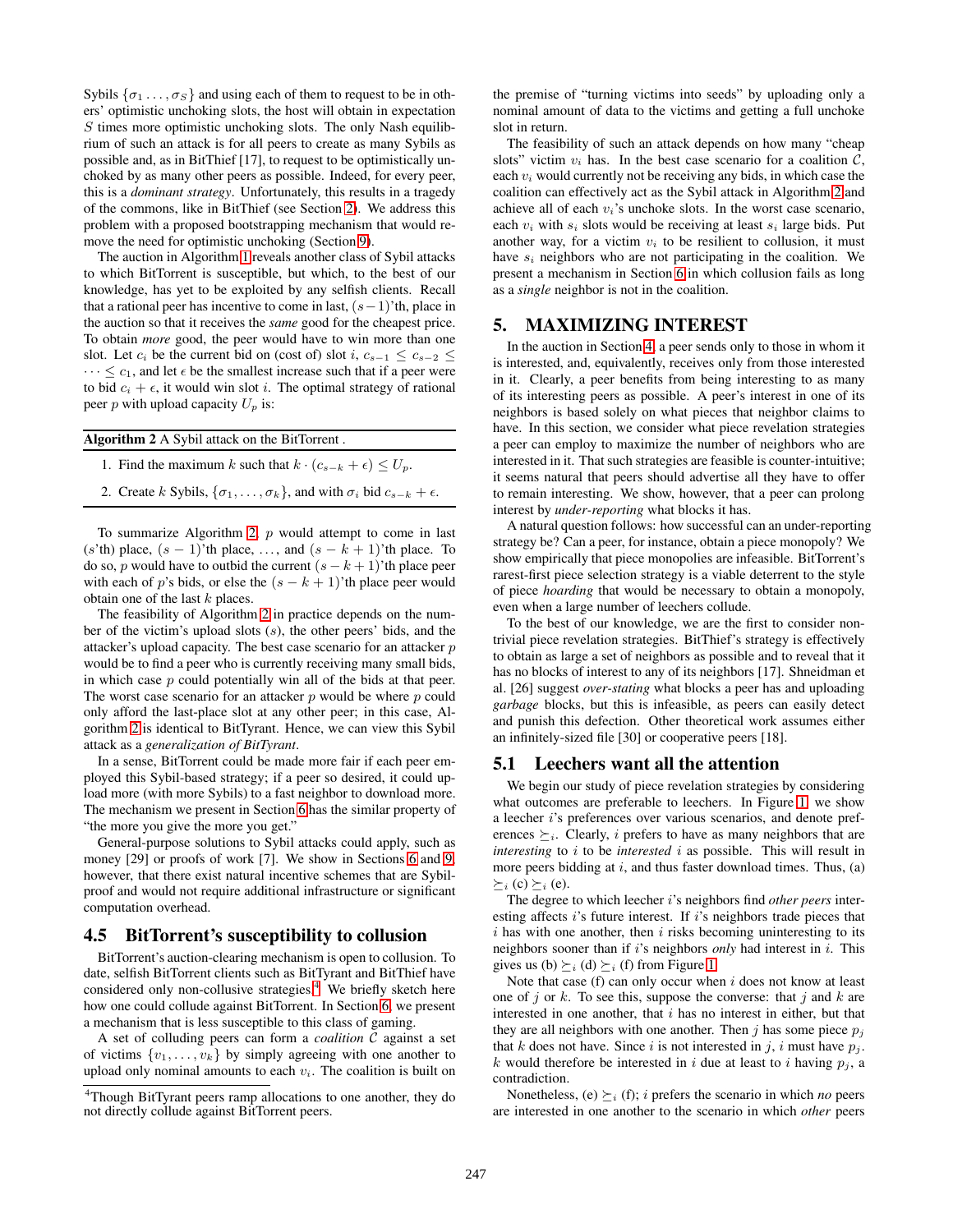

**Figure 1: Node** i **prefers to be as interesting as possible, and more interesting to its neighbors than its neighbors' neighbors.**



**Figure 2: Rarest-first overcomes attempts at block monopolies.**

are progressing while  $i$  is not. This is because the sooner  $j$  and  $k$ finish downloading the file, the sooner they may leave the swarm, reducing the potential number of peers eventually bidding at  $i$ . This is an example of when selfish participants' preferences conflict with the social good.

In the remainder of this section, we consider strategies a leecher i can take to achieve preferable scenarios from Figure [1.](#page-5-0)

# **5.2 Forcing a block monopoly is infeasible**

A tempting initial attempt at maximizing a peer's demand is to try to obtain a *block monopoly*. If p were the only peer in the system with some block  $b$ , then  $p$  could extort bandwidth from all other peers, giving out b to others at a rate so slow that  $p$  is the only one making discernible progress toward completing the download. Of course, with a seeder, a single node obtaining a monopoly is virtually impossible.

We consider here the feasibility of a more relaxed form of monopoly: forcing the rarity of a block up by intentionally *hoarding* it, that is, refusing to give it out to peers until it becomes so rare that peers may be willing to pay a premium price for them. Clearly, BitTorrent is sufficiently robust to overcome a single hoarding node, but what about a colluding set of peers? We answer this by modifying the Azureus BitTorrent client to perform block hoarding. In our implementation, a hoarder knows the blocks he wishes to hoard *a priori*, attempts to obtain these block(s) as soon as possible, and then refuses to inform others (with BitTorrent have messages) that he has the block. We ran experiments on a local cluster of 25 machines, varying the number of nodes hoarding the same piece.

Figure [2](#page-5-1) shows that normal (non-hoarding, rarest-first) clients overcome block hoarding; that is, with an arbitrary fraction of hoarders, the normal clients obtain the block. Indeed, they obtain it more quickly; the expected point in the download at which a block is downloaded is 50% into the download, but the hoarders force the observed availability of the block down, causing normal clients to attempt to download it sooner. This is reflected in Figure [2;](#page-5-1) with no hoarders, the given block is centered around the expected value

<span id="page-5-0"></span>

<span id="page-5-2"></span>**Figure 3: Hoarders' download times.**

<span id="page-5-1"></span>of 50%, but with more hoarders, normal clients tend to obtain the block sooner than halfway through the download.

Our experiments capture what happens when a node's hoarding strategy does *not* work, in the sense that at no point does a hoarder reveal its hoarded block and attempt to use it to download more from others. Figure [3](#page-5-2) demonstrates that, when a hoarding strategy does not work, it can have adverse effects on the peer's download time. The dots represent the relative download times to the other, non-hoarding clients, and the histogram represents the hoarders' download time relative to if they had not hoarded, i.e., relative to the download time when the number of hoarders is zero. One can interpret this figure as follows: it is in a peer's best interest to hoard blocks only when the dots are below the line.

There is a parabolic trend in Figure [3](#page-5-2) that is consistent across all runs of this experiment. A few hoarders experiences faster download times than non-hoarding peers, slower when the number of hoarders is roughly equal to the number of non-hoarders. When hoarders far outnumber non-hoarders, hoarders perform comparatively faster, but, as shown by the solid line in Figure [3,](#page-5-2) harm overall performance.

We conclude that hoarding-based strategies *can* work, but (1) since it would require such widespread collusion, it is infeasible, and (2) given that it can *increase* download times if many peers perform it, it may not be a worthwhile risk for a peer to take.

#### **5.3 Under-reporting to prolong interest**

In both the BitTorrent and prop-share auctions, bidders consist solely of the peers *interested* in the peer running the auction. Although forcing a block monopoly appears to be infeasible, increasing the number of bidders—the number of interested peers—is possible with *strategic piece revelation*.

A piece revelation strategy dictates which blocks a peer claims to make available to its neighbors. Suppose  $\beta_i$  represents peer i's block bit-field, where  $\beta_i(k)=1$  if i has block k and 0 otherwise.  $i$  reports its bit-field to new neighbors, and sends updates in the form of have messages to existing neighbors. Let  $\beta_i$  repre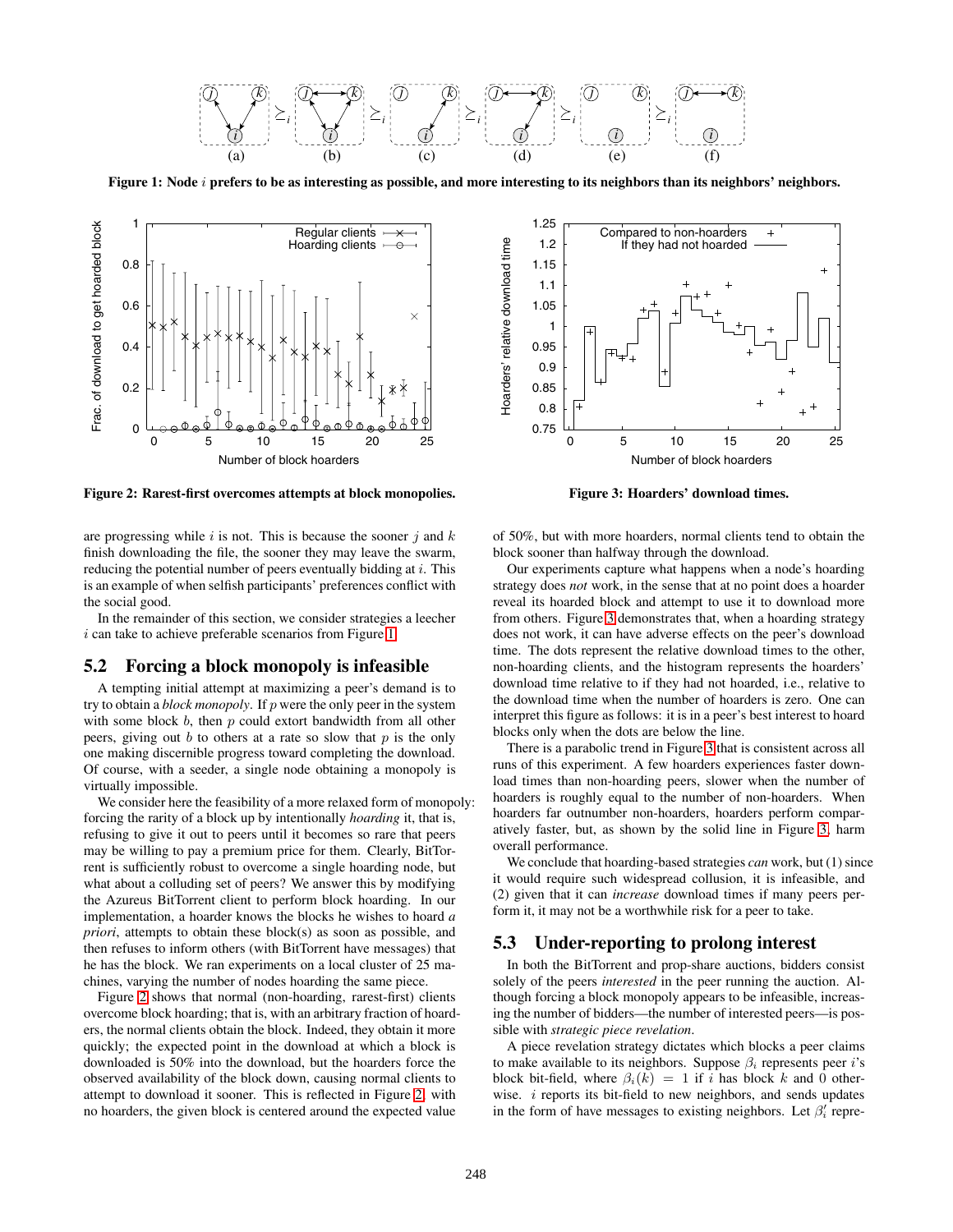sent the bit-field i presents its neighbors, which need not be its *true* value  $\beta_i$ . If *i* over-reports block k, that is  $\beta'_i(k) > \beta_i(k)$ , then *i*'s neighbors could easily detect this by not obtaining  $k$  upon request, and could subsequently punish  $i$  by allotting him less bandwidth. Hence, we can assume that  $\beta_i'(k) \leq \beta_i(k)$ , that is, that i will not over-report the blocks it has, but may under-report. Further, if  $i$ reports some block  $k$  and peer  $j$  requests it, then  $i$  must deliver that block. Otherwise, if i sends block  $k'$ , it may hurt j's download time— $j$  may have requested  $k'$  from another peer, and thus  $j$  could have spent time downloading two copies of the same block—thus  $j$  would have incentive to punish  $i$ . Hence, we can further assume that peer  $i$  delivers the blocks it reports, and that the only avenue for strategic piece revelation is under-reporting.

#### *An under-reporting strategy*

Why would  $i$  under-report its blocks? Certainly,  $i$  would not underreport to the point of becoming uninteresting to its peers, as the more interesting  $i$  is, the greater number of potential bids it can receive. A myopic peer might attempt to maximize its interest by declaring its true bit-field, as BitTorrent and BitTyrant currently do. However, a peer need not report *all* of the blocks it has to be equally interesting. Further, it is important to note that *the blocks that* i *gives out at round* t *affects how interesting other peers find* i *in future rounds*: Consider the simple motivating example in Fig-ure [1\(](#page-5-0)a), in which i has two neighbors j and k, both of whom find i interesting but do not find one another interesting. This scenario is preferable to i; both j and k will bid at i and i alone. Were i to truthfully report  $\beta_i(t)$ , j and k could request from i different blocks, which would make  $j$  and  $k$  interested in each other. This would then place  $i$  into scenario (b) or, if those were the only two blocks holding  $j$  and  $k$ 's interest, scenario (e). Thus,  $i$  would under-report his blocks in order to maintain his neighbors' prolonged interest.

We conclude that peers indeed have incentive to strategically *under*-report what blocks they have. This leads us to the piece revelation Algorithm [3.](#page-6-1)

**Algorithm 3** Strategic piece revelation. Run by  $i$  when peer  $j$  becomes uninterested in i.

- 1. Let  $\beta'_j$  denote j's bitfield, and  $L_i(j)$  the list of pieces that i has revealed to j.
- 2. If there does not exist any piece p such that  $\beta_j'(p) < \beta_i(p)$ then quit;  $i$  cannot truthfully gain  $j$ 's interest.
- 3. Find the piece p with  $\beta_j'(p) < \beta_i(p)$  that *maximizes* the number of other neighbors  $k$  for which (i)  $k$  also has  $p$ :  $\beta_k(p) = \beta_i(p)$ , or (ii) *i* has revealed *p* to *k*:  $p \in L_i(k)$ .
- 4. Send a have-message to  $j$ , revealing that i has piece  $p$ , and add p to  $L_i(j)$ .

<span id="page-6-1"></span>Algorithm [3](#page-6-1) is reactive; peer  $i$  only reveals that he has a piece to  $j$  when  $j$  loses interest. Instead of revealing the rarest piece he has, peer i reveals the *most common* piece he has that j does not. Providing  $j$  with a rare piece would make  $j$  more interesting to his neighbors, potentially removing some interest from  $i$ . This corresponds to  $i$  attempting to maintain the state in Figure [1\(](#page-5-0)a) as opposed to (b), (d), or (f).

#### *Evaluation of strategic piece revelation*

We evaluate our strategic piece revelation on PlanetLab, and present the results in Figure [4.](#page-6-2) The experiment consists of two runs. In



<span id="page-6-2"></span>**Figure 4: An example run, showing that strategic piece revelation can yield prolonged interest from neighbors, and hence faster download times in general.**

both, all but one peer start at the same time and run the standard BitTorrent client, revealing all of their pieces. The remaining peer runs one of the two strategies and starts 20 seconds after all the other peers, to test whether strategic block revelation can maintain the interest of peers who have many more blocks than he does. This result clearly shows the power in under-reporting one's pieces; the strategic peer is able to maintain others' interest over a prolonged period of time. Also clear from Figure [4](#page-6-2) is the power of maintaining interest; the strategic peer downloads more quickly, as more peers place their bids throughout the download.

It seems intuitive that strategic piece revelation would induce a tragedy of the commons: that as the number of strategic piece revealers increases, system-wide download times would be severely increased. We ran experiments in which all peers strategically revealed their pieces. We saw on average a 12% increase in systemwide download times when *all* peers strategically revealed. That there is an increase in download times is unsurprising; a strategic piece-revealing peer does not know *which* pieces to offer to another strategic peer to garner its interest. The increase in system-wide download times is not much higher because peers continue to reveal pieces to their neighbors until they gain their interest.

These results indicate that selfish BitTorrent clients can benefit from under-reporting, but that as this practice becomes widespread, there may be an overall performance loss. There is therefore more to be understood about how strategic piece-revealers should interact with one another. For instance, one area of future work is to consider strategic *interest* declaration, as a means of encouraging neighbors to reveal as many pieces as they truly have.

# <span id="page-6-0"></span>**6. CLEARING AUCTIONS WITH PROPOR-TIONAL SHARE**

The auction-based model of Section [4](#page-3-0) motivates a new means of clearing BitTorrent peers' auctions. We extend recent results on the market equilibria achieved by *proportional share* [30]. Let  $b_x^y(t)$  denote the amount of bandwidth x gives to y during round t. Algorithm [4](#page-7-0) captures a proportional share auction, run at round t.

Clearly, the prop-share auction requires bootstrapping; peers must give some initial amount of goods to one another to obtain any in return. Though similar to BitTorrent's optimist unchoking in that a peer must initially give without getting anything in return, the amount of "altruism" of a prop-share client is much less. A peer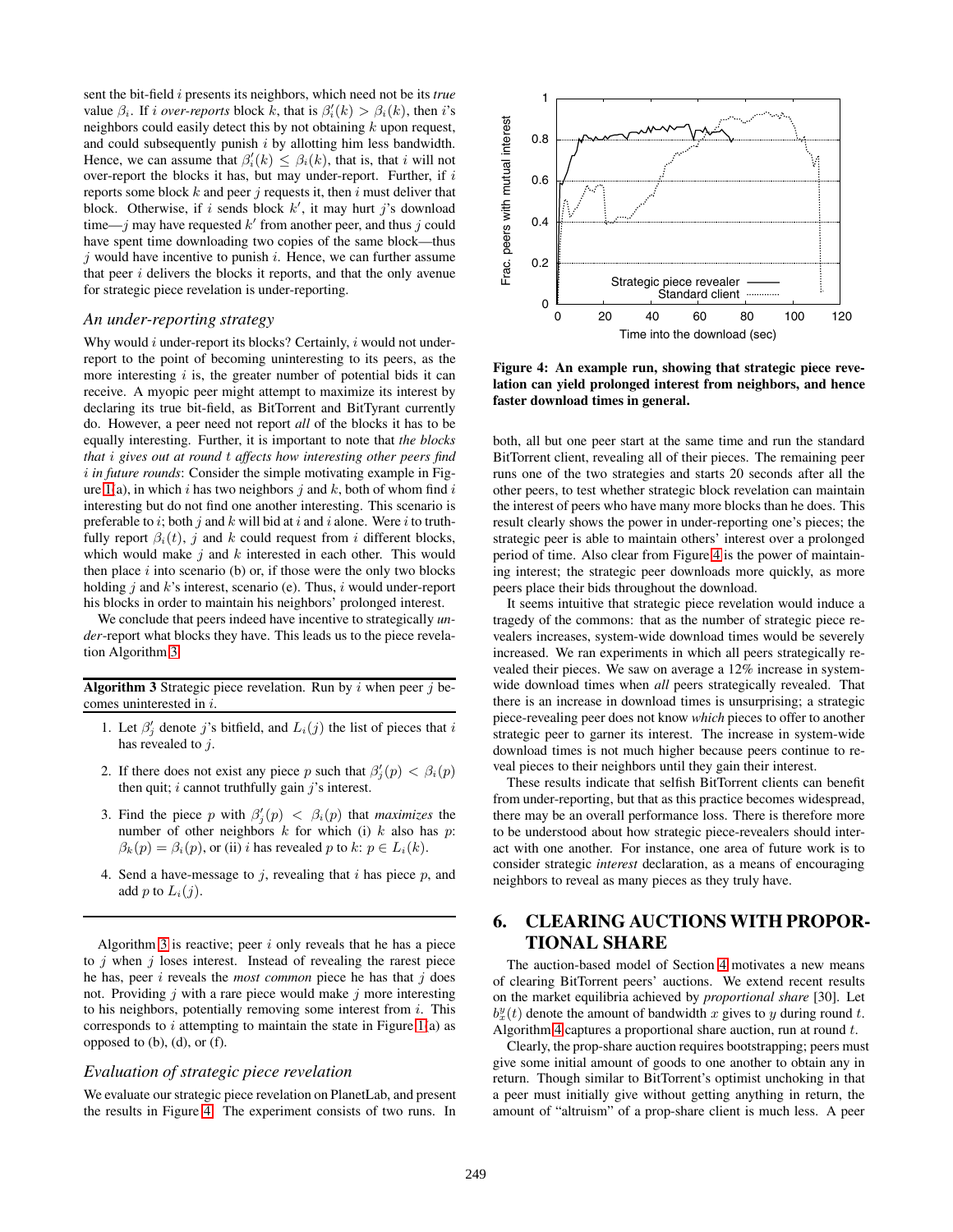#### **Algorithm 4** Proportional share auction clearing.

- 1. Run an auction for i's bandwidth; accept bandwidth  $b_j^i(t)$ from peer  $j$  as  $j$ 's bid.
- <span id="page-7-1"></span>2. Let  $B_i$  represent i's total available upload bandwidth. Send to peer j his *proportional share*:

$$
b_i^j(t) = B_i \cdot \frac{b_j^i(t-1)}{\sum_k b_k^i(t-1)}.
$$
 (1)

<span id="page-7-0"></span>could give an arbitrarily small amount, e.g., a single block. In the subsequent round, a prop-share client will ramp up its allocations according to Eq. [\(1\)](#page-7-1). This bootstrapping mechanism also serves as a means of discovering new peers; we return to this point in the context of "finding a good deal."

Our extensions to Zhang and Wu's work [30] focus predominately on how this simple mechanism can be applied to dynamic network settings. A successful mechanism must maintain BitTorrent's proven robustness to such conditions.

We stress that prop-share is intended to be a *replacement* of BitTorrent's current auction clearing mechanism, not a strategy to game existing BitTorrent clients. As we showed in Section [4.4,](#page-3-5) Bit-Tyrant with a Sybil attack is the ideal strategy against BitTorrent, and we do not expect prop-share to perform as well as this strategy. In the rest of this section, we show that prop-share is (nearly) a Nash equilibrium, and is thus not susceptible to a single peer's deviation.

#### **6.1 Best response to prop-share**

We can capture peer i's *best response* to all other nodes playing proportional share as follows:

$$
\begin{aligned}\n\text{maximize} & \sum_{j} B_j \cdot \frac{b_i^j(t)}{\sum_{k} b_k^j(t)} \\
\text{s.t.} & \sum_{j} b_i^j \le B_i \text{ and } \forall k : b_i^k \ge 0\n\end{aligned}
$$

An immediate observation of this nonlinear program is that each peer has incentive to allocate all of its upload bandwidth, that is,  $\sum_{k} b_i^k = B_i$ . The solution to this nonlinear program [8] involves finding the bid to peer  $j$  at which the marginal benefit of increasing that bid is less than the marginal benefit of increasing the bid to some other peer  $k$ .

The best response to all peers playing prop-share is distinct from prop-share; that is, *prop-share is not always a Nash equilibrium*. This is because there may be some peers whose marginal benefit never exceeds others', and the best response is to never send to these peers. Conversely, with prop-share, peer  $i$  will provide bandwidth to *all* peers that uploaded to *i* in the previous round.

Computing the best response to other nodes playing prop-share requires peer i to know each of its neighbors' upload capacity,  $B_i$ , and the sum bids its neighbors have received from other peers. This information is reasonable to assume in the setting Feldman et al. [8] studied, wherein the auctioneers are not profit-maximizing, but this is clearly not the case in file swarming. One could envision trying to estimate these values, but the accuracy of such an estimation would be at best difficult to ensure, and would likely require extensive book-keeping.

#### **6.2 Prop-share is enough**

We show that simply employing prop-share with incomplete information achieves nearly the same return on investment as hav-



<span id="page-7-2"></span>**Figure 5: Prop-share is distinct from the best response. Though significantly different, completion times were consistently no worse than 0.25% longer.**

ing perfect information, even against perfectly-informed peers. To demonstrate this, we simulated the scenario in which all peers except for peer  $p$  play prop-share, and compare  $p$ 's allocations and resulting download speed when it plays prop-share versus the bestresponse algorithm provided by Feldman et al. [8]. In the case of best-response, we allowed p to have *complete information* of other peers' bandwidth,  $B_j$ , and bids,  $b_{-i}^j$ . For prop-share, such complete information is unnecessary, as  $p$  needs only know the local information of how much each peer gave to  $p$  in the previous round. We present values averaged over 30 runs, varying the number of peers as well as p's bandwidth. Each game lasted for 30 iterations, but we observed that they converged after just a few rounds, confirming previous results [8, 30].

First we consider the question: does the best-response strategy result in similar allocations to those of prop-share, that is, are they effectively the same strategy? Figure [5](#page-7-2) shows the average relative difference between best-response and prop-share allocations; on a per-peer basis, the best-response allocation differs by an average of roughly 30% from prop-share, and decreases as  $p$  has increasing bandwidth. Put simply: *best-response and prop-share strategies result in vastly different bandwidth allocations*. Even as a peer's "bargaining power" increases, best-response remains consistently "different" from prop-share, which we demonstrate by allowing  $p$ 's bandwidth to vary from .1 to 40 times the average system-wide bandwidth.

Surprisingly, the clear difference between best-response and propshare results in little improvement to utility. Best-response improved download speed by significantly less than 1% in all of our simulated scenarios. These results lead us to conclude that *propshare is the preferred response to all other peers playing prop-share* because it achieves download speeds nearly equal to best response and, importantly, does not require complete information.

#### **6.3 Prop-share is Sybil-proof**

BitTorrent's auction is susceptible to Sybil attacks because its auction returns discretized goods (Section [4.4\)](#page-3-5). We show that propshare, on the other hand, is resilient to Sybil attacks. Note that a Sybil attack applies only to a given neighbor v. Let  $y_v$  denote the sum of other peers' bids at  $v$ . Suppose peer  $p$  were to create  $S$ Sybils,  $p_1, \ldots, p_S$ , where  $p_i$  contributes  $c_i$  to some victim neighbor v, for a total contribution  $C = \sum_{i=1}^{S} c_i$ . To show that propshare is Sybil-proof, it suffices to show that, for a fixed amount of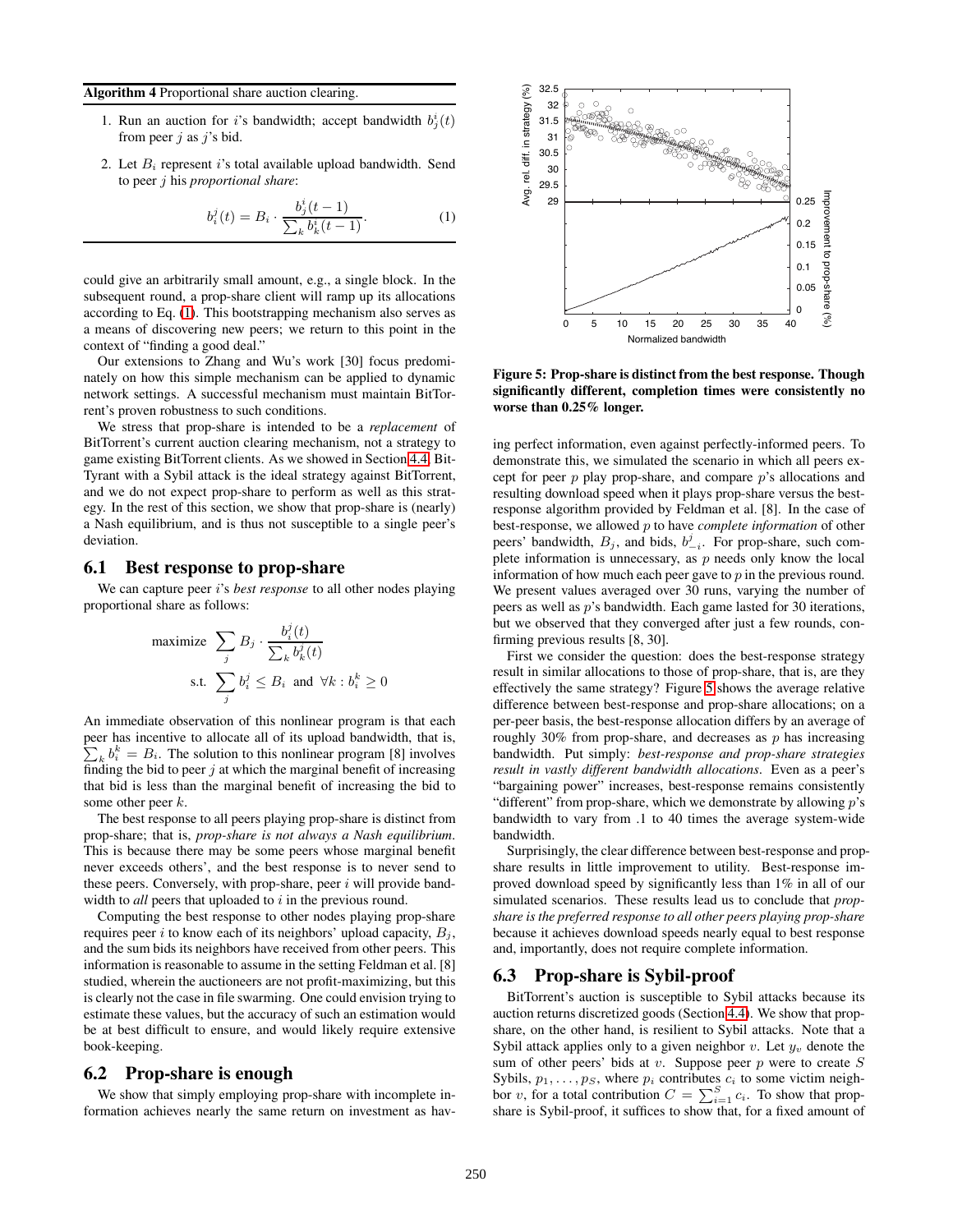contribution  $C$ ,  $p$  will receive the same amount of bandwidth for any set of Sybils, including the set of size 1. Indeed, for an arbitrary set of Sybils,  $p$  will in turn receive from prop-share-playing node v:

$$
\sum_{i=1}^{S} \frac{B_v \cdot c_i}{\sum_{j=1}^{S} c_j + y_v} = \frac{B_v \cdot \sum_{i=1}^{S} c_i}{\sum_{j=1}^{S} c_j + y_v} = \frac{B_v \cdot C}{C + y_v} \tag{2}
$$

<span id="page-8-1"></span>In practice, Sybils perform even worse against a prop-share client. Each Sybil would require additional communication overhead for transmitting various protocol messages: declaring interest, listing the pieces they have, etc. Eq. [\(2\)](#page-8-1) shows that Sybils would not improve performance even without such overhead, and would in practice result in poorer performance, as the peer would be forced to spend more of its budget (bandwidth) on protocol messages in lieu of data.

#### <span id="page-8-2"></span>**6.4 Prop-share is (more) collusion-resistant**

Coalitional strategies would succeed against BitTorrent because no colluding peer has incentive to upload more to its respective victim; doing so would not result in greater download speeds. This property does not hold in prop-share, and is the basis for propshare's collusion resistance. Consider a coalition  $C$  against a victim  $v$  who is playing prop-share. Suppose that, if the coalition were to play prop-share, then peer  $i \in \mathcal{C}$  would have uploaded  $b_i^p$  to p and received fraction  $f_i = \frac{b_i^p}{\sum_k b_k^p}$  of p's bandwidth. Let  $f_{min} = \min_{i \in C} \{f_i\}$ . Ensuring that each member of C obtains as much bandwidth from  $p$  as if each member were to strictly play prop-share is one way to keep the coalition from dissolving To achieve this, each coalition member  $i$  can agree to upload bandwidth  $\epsilon f_i/f_{min}$  to p, where  $\epsilon$  is some nominal amount of bandwidth.  $p$  will thus return to  $i$  a fraction of  $p$ 's bandwidth equal to

$$
\frac{\epsilon f_i/f_{min}}{\sum_{j\in C} \epsilon f_j/f_{min}} = \frac{f_i}{\sum_{j\in C} f_j} = \frac{f_i}{1} = f_i
$$

*as long as the only peers uploading to* p *are the members of the coalition.* If even a single peer  $k \notin \mathcal{C}$  were to bid at p during C's collusion,  $k$  stands to gain a large return on investment. Indeed, as the coalition becomes more beneficial to its users ( $\epsilon \to 0$ ), its susceptibility to being dissolved increases;  $k$ 's share of  $p$ 's bandwidth as the coalition's nominal bandwidth decreases is

$$
\lim_{\epsilon \to 0} \frac{b_k}{b_k + \sum_{j \in C} \frac{\epsilon f_j}{f_{min}}} = \frac{b_k}{b_k + 0} = 1
$$

Hence, as long as there is a single peer not in  $\mathcal{C}$ , the coalition as a whole will have to dissolve, in which case all the members of C play prop-share. Compare this to BitTorrent, in which a node with s slots needs s non-colluding peers to dissolve a coalition.

While this demonstrates prop-share's natural defense against collusion, we discuss an extension in Section [7](#page-8-0) that provides propshare greater resilience.

# <span id="page-8-0"></span>**7. IMPLEMENTATION**

A nice property of the proportional share mechanism in Section [6](#page-6-0) is its simplicity; each peer needs only to recall what its neighbors have most recently sent, and reply proportionally. An evaluation of proportional share's incentive properties is thus rather straightforward, and prove to be strong in theory. It is not unreasonable to assume that providing strong incentive properties would result in a decrease in performance. To study this, we have implemented a proportional share client, and evaluate it on PlanetLab and live swarms in Section [8.](#page-9-0) The core of the mechanism is the same in

implementation as in Algorithm [4.](#page-7-0) We present in this section additional features we have found important in implementation.

# **7.1 Finding a good deal**

Some peers are better deals than others, in the sense that some have higher values of  $B/\sum_{j\neq i} b_j$ . Zhang and Wu [30] assume that a node's neighbors are given, and show that proportional share converges quickly to an equilibrium. In reality, peers may learn of others' and *strategically* change their neighbor set. An optimal strategy would require a peer to have global knowledge of all other peers. The "large view exploit" [27], that BitThief [17] employs, attempts precisely this by continually requesting peers from the tracker, but with the goal of being optimistically unchoked by as many peers as possible. In fact, it is in any BitTorrent peer's best interest to learn of as many peers as possible so as to try to download from those with which it has a better connection.

However, such global knowledge does not scale, and instead each peer operates on a smaller subset of neighbors. Instead, in our implementation, we do not modify the number of neighbors a peer gets from the tracker, but a combination of prop-share and the large-view exploit would, we believe, result in a more efficient market equilibrium.

Bootstrapping prop-share allows peers to "research" new neighbors and potentially find those with better return on investment, that is, larger values of  $B_j / \sum_k b_k^j$ . Zhang and Wu's analysis [30] assumes a fixed topology and initialize everyone's sharing to some random value. However, in practice, node churn variable traffic conditions require peers to discover new neighbors. We propose that peers allot a fraction (80% in our implementation) of their bandwidth to returning proportional shares to their neighbors, and use their remaining "budget" to research new neighbors. This requires no changes to the BitTorrent wire protocol, and is what we use in our implementation.

# **7.2 What have you done for me lately?**

Recall that a prop-share peer runs its auction (Algorithm [4\)](#page-7-0) once per round, using only the information of its neighbors' contributions from the previous round. This simple mechanism can lead to oscillations. Suppose for instance that at round  $t$ , peer  $p$  decides to "research" his neighbor  $q$  as above. In the following round,  $q$  will reply with  $p$ 's proportional share, but since  $q$  did not upload to  $p$  in the previous round,  $p$  uploads none to  $q$ . This will clearly continue oscillating unless there is some external force to bring them to convergence. In our implementation, we employ a weighted average of a node's neighbors' four most recent contributions, and reward peers proportionally based on this.

# **7.3 Fighting collusion with ratio caps**

Although prop-share is *more* collusion-resistant than BitTorrent (Section [6.4\)](#page-8-2), there still exists the possibility for a large coalition to extort a victim's bandwidth at little cost. Protecting peers from collusion is difficult, as it is often unclear whether nodes are, as a coalition, appearing slow to some victim, or whether they are actually slow. There is a very interesting trade-off here: One could err on the side of caution, and better protect peers from periods of attack. Alternatively, one could err on the side of the social good, allocating large amounts to new neighbors early at the risk of them not reciprocating the favor.

In our implementation, we simply cap the amount of bandwidth a peer gives to any of its neighbors to a factor,  $f$ . This is similar in nature to  $k$ -TFT [11], but differs largely in the sense that, in our implementation, it is intended to only be applied when there is a high disparity. When a peer attempts to undersell another peer,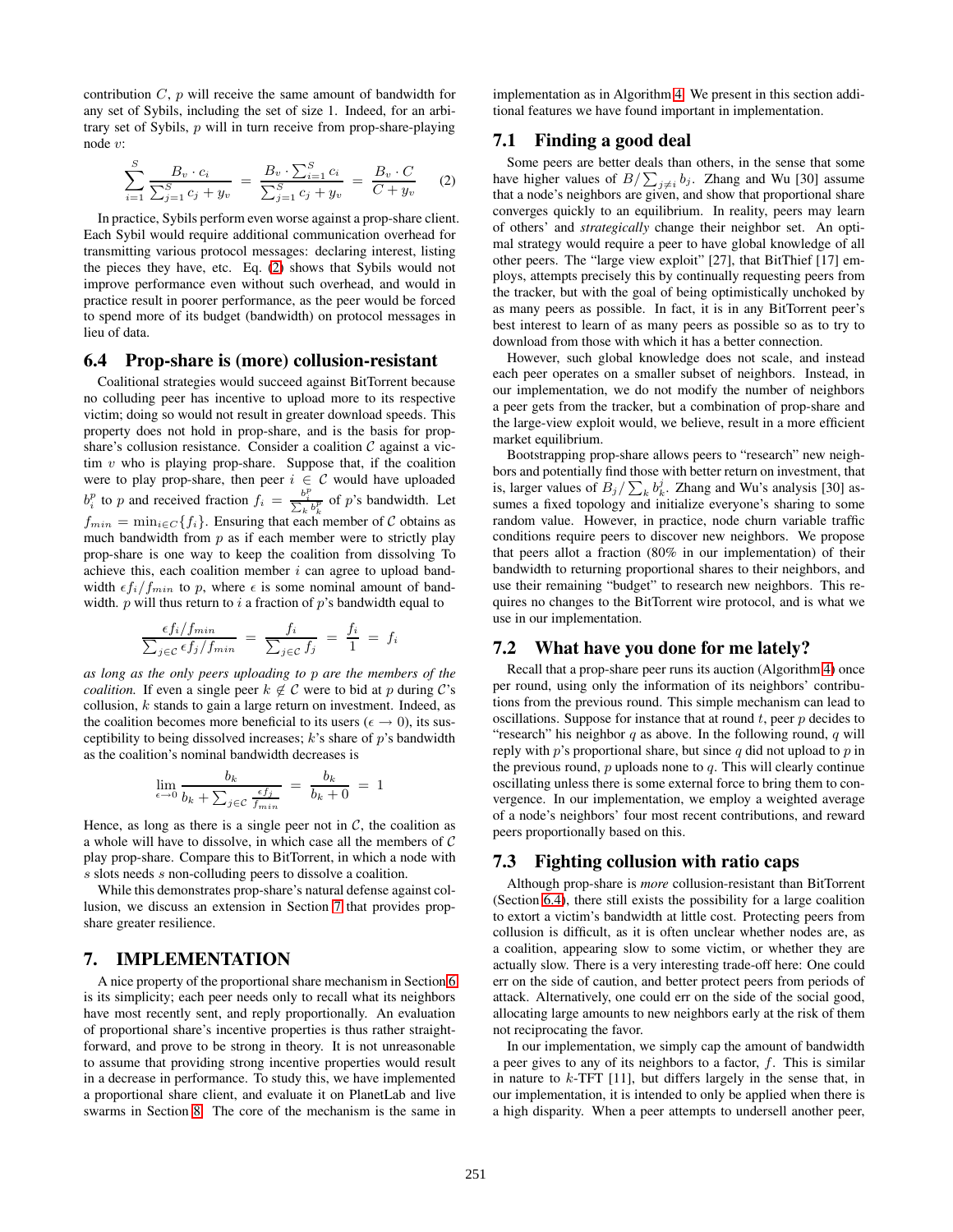this mechanism will keep that peer to achieving at most  $f$  times the amount of bandwidth it sends. When two peers wish to upload to one another, the multiplicative factor ramps up the allocation exponentially fast.

# <span id="page-9-0"></span>**8. PROPSHARE EVALUATION**

In this section we present our experimental evaluation of our PropShare client.

We emphasize the goal of our PropShare client: *to maintain robust incentive properties without sacrificing speed.* The previous sections of this paper show PropShare's resilience to many forms of strategic gaming. Demonstrating these points experimentally is difficult if not impossible, as one failed attempt at gaming a system is hardly proof that it is impervious to strategic manipulation. The auction-based model we presented in Section [4](#page-3-0) is intended to serve as a general tool for a rigorous study of incentives in BitTorrentlike settings where experiments do not apply. Here, we focus on PropShare's performance both in live swarms and on PlanetLab.

#### **8.1 How do we expect PropShare to perform?**

In our evaluation, we compare our PropShare client to BitTorrent and BitTyrant. While BitTyrant was built specifically to game BitTorrent, the goal of our PropShare client is to provide robust incentives even against future clients. Our implementation therefore takes *no BitTorrent- or BitTyrant-specific actions.* As such, we expect that BitTyrant will perform better in a swarm consisting predominately of BitTorrent peers.

In the publicly available BitTyrant implementation, BitTyrant peers ramp bandwidth allocations to one another using a k-TFTlike scheme. This strategy is not shown to be strategyproof [22]. We considered modifying the BitTyrant client to remove this potentially game-able strategy, or to announce our PropShare client as a Tyrant to gain from others' sharing. However, in practice, one would not be able to do this, and there may be many peers employing many different strategies. We thus opted to let our PropShare client "fly blind" against BitTyrant peers.

#### **8.2 Experiments on live swarms**

We begin our evaluation by comparing performance of BitTorrent, BitTyrant, and PropShare on live swarms. In these experiments, we chose torrents with a large leecher-to-seeder ratio to test the various clients' ability to trade with others. We started the three clients simultaneously from three separate machines, each on the



Torrent ID, sorted by PropShare completion time

**Figure 6: Runs on live swarms**

University of Maryland network. We limited each client's upload bandwidth to 100 kilobytes per second.

Figure [6](#page-9-1) validates our hypotheses regarding PropShare's performance relative to other clients. We plot results from 21 live swarms, sorted by PropShare completion time. BitTyrant, being tailored specifically to exploiting BitTorrent peers, frequently performs the best of the three clients. Although our PropShare client is a straightforward realization of the proportional share mechanism from Section [6](#page-6-0) that employs no BitTorrent-specific mechanisms, it performs comparably well to BitTyrant, and in all but one download, much better than BitTorrent. We believe PropShare experiences good performance in live swarms because it shares some similarities with BitTyrant; PropShare allocates more bandwidth to peers with greater return on investment. The main difference between PropShare and BitTyrant is that PropShare will reward all peers, even those with poor return on investment, with bandwidth. The results in Figure [6](#page-9-1) indicate that this additional expenditure is not detrimental, and in some cases improves performance.

We conclude that PropShare is incrementally deployable. Users could begin using and benefiting from a PropShare client today, and we intend to make our client available as open source. Prop-Share does not require a full deployment to benefit, or a change in the protocol to improve performance. This is a result of Prop-Share's resilience to strategic manipulation; PropShare does not require mechanisms such as voting or long-term agreements in order to benefit, and is even resilient to colluding peers. It is thus natural that a single PropShare peer would perform well in a swarm of non-PropShare (but rational) peers.

# **8.3 Competitive experiments**

It is reasonable to assume that the vast majority of the peers contacted in our live swarms experiments ran unmodified BitTorrent clients. We now study how PropShare performs when either it or BitTyrant hold the majority.

# *Experimental setup*

We ran competitive experiments on roughly 110 PlanetLab nodes. In these experiments, we pitted two clients against one another by keeping the number of peers fixed across all experiments, but varying the relative fraction of client types. We adopted Piatek et al.'s BitTyrant experimental setup: three seeders per file, with a combined upload bandwidth of 128KBps, a locally run tracker, and peers downloading 5MB files. We used the bandwidth distribution presented by Piatek et al. [22], and varied each peer's bandwidth cap in each run. Each peer left the swarm as soon as it was done downloading the file. We reduced dependencies across runs by not using the same file between two separate runs; many trackers impose a limit on how often peers can request new peers, which could force some of the slower peers from an earlier experiment to be forced into long waits at the beginning of the next. Each pair of points in the figures that follow represents the average over at least 3 runs, and error bars denote 95% confidence intervals.

### *BitTyrant vs. BitTorrent*

The original BitTyrant study [22] measured average download times on swarms consisting of all BitTyrant or all BitTorrent peers, or when one BitTyrant peer attempted to game the rest of the system. We augment that study by considering intermediate ratios of clients. Figure [7](#page-10-1) shows that there are interesting dynamics between the two extreme points. There is a clear trend toward an increase in BitTyrant performance as there are fewer of them.

<span id="page-9-1"></span>The trend of Figure [7](#page-10-1) is clear within the context of the auction model of Section [4.](#page-3-0) Consider a strategic bidder b; if there are few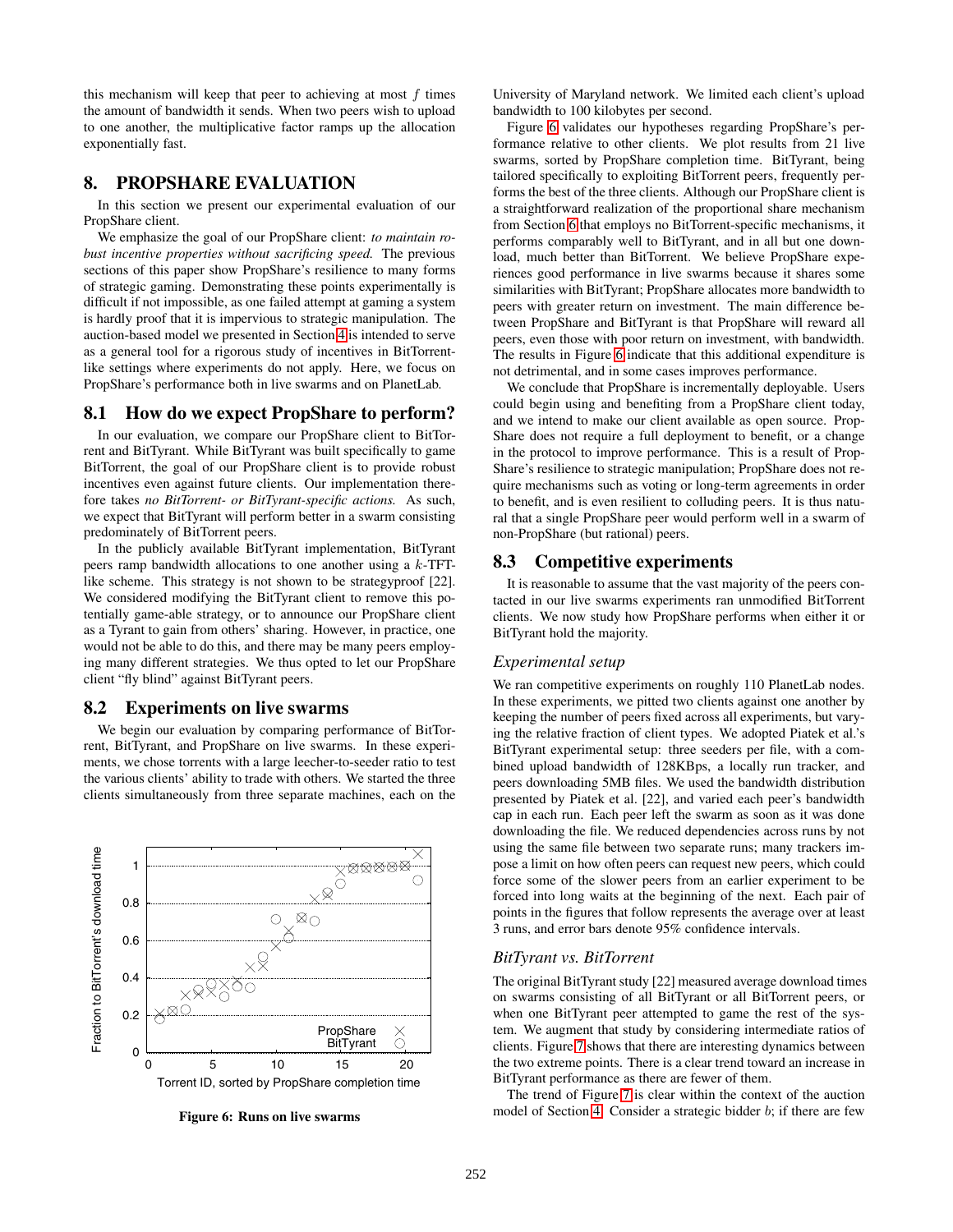

<span id="page-10-1"></span>**Figure 7: BitTyrant vs. BitTorrent**

**Figure 8: PropShare vs. BitTorrent**

<span id="page-10-2"></span>**Figure 9: PropShare vs. BitTyrant**

other strategic bidders in the system, then  $b$  can more easily obtain the last (but still paying) place in the auction. As bidders begin to learn that they do not need to place such large bids at their respective auctions, they are free to bid at more peers. This in turn raises the contention at each peer for the last-place slot.

Figure [7](#page-10-1) also reveals a tragedy of the commons. The users with the best download times in this figure are the BitTyrant peers who were in the *minority*; the early BitTyrant adopters, so to speak, were rewarded well, but as more users switch to BitTyrant, overall performance degrades for all users. With a majority of BitTyrant peers, the predominate interactions system-wide are between BitTyrant peers; their strategy of ramping up bandwidth allocations to one another compensates for this tragedy of the commons. The end result is a system with overall better performance than BitTorrent— BitTyrant incurs lower average download times as a whole—but one that is not known to offer strategyproofness guarantees [22].

### *PropShare vs. BitTorrent*

When run against BitTorrent, PropShare clients exhibit different behavior than do BitTyrant clients. Rather than experience the best performance when a minority, PropShare clients maintain low download times even as the number of PropShare clients increases. This appears to come at the BitTorrent peers' expense, as Prop-Share induces more significant increase in download times for non-PropShare peers. This implies, along with our live swarm results, that PropShare not only can be used today to achieve better download times, but that its performance will not degrade as more users switch to it.

#### *PropShare vs. BitTyrant*

Next, we run PropShare clients against BitTyrant clients. In each *mix* of clients in Figure [9,](#page-10-2) PropShare clients out-perform BitTyrant peers. This by no means proves that PropShare is not game-able, but lends further credence to PropShare's ability to be used today, among clients of varying strategies. A swarm consisting of all PropShare clients performs worse on average than a swarm of all BitTyrant clients. That PropShare would even be competitive while BitTyrant peers ramp allocations to one another is encouraging; it shows that *PropShare's cost of robust incentives is low*.

|          | All other peers                |           |  |
|----------|--------------------------------|-----------|--|
| One peer | BitTyrant PropShare            |           |  |
|          | BitTyrant   86.9 (6.40)        | 109(15.6) |  |
|          | PropShare $\sqrt{70.5 (4.61)}$ | 107(14.3) |  |

<span id="page-10-3"></span>**Table 1: Average download times (seconds, with standard deviation) for a single client choosing between two strategies.**

#### *All-versus-one*

From Figure [9,](#page-10-2) we see a general decrease in download times as the fraction of BitTyrant peers increases. We now study the cause of this. BitTyrant effectively runs two parallel strategies: one against other BitTyrants, and one against all other strategies. The inter-BitTyrant strategy has not been shown to be strategyproof [22]. We do not consider here how one might game such a strategy. Instead, we focus on testing the following hypothesis: that BitTyrant's improved download times are strictly a result of the (potentially gameable) actions they take against one another, and not indicative of BitTyrant gaming PropShare. To test this hypothesis, we run allversus-one experiments, where  $N - 1$  peers run one strategy (Prop-Share or BitTyrant) the remaining peer runs alternates between the two strategies in subsequent runs. We present our results in Table [1.](#page-10-3) These results are consistent with Figure [9,](#page-10-2) in that a majority of Bit-Tyrant peers yields faster system-wide download times on average. Table [1](#page-10-3) shows that a BitTyrant peer does not on average successfully game PropShare clients, and that in fact a PropShare client is the preferred strategy against a swarm of all (other) BitTyrants. We conclude that the decrease in download times observed with more BitTyrant peers is not a result of gaming PropShare, but the speedup from the potentially game-able inter-BitTyrant strategy.

# <span id="page-10-0"></span>**9. BOOTSTRAPPING FILE SHARING**

Viewing BitTorrent as an auction further motivates the need for seeding: how can a node bid in an auction without any form of "currency" (blocks)? A node can exploit the optimistic unchoking by going to each peer; this is the so-called large view exploit [27] on which BitThief [17] is based. Optimistic unchoking attempts to trade off robust incentives for a greater social good by decreasing the average download time. However, the lack of incentives opens it to attack, which decreases in social good [17]. One might think that the seed nodes are enough to bootstrap the system, but in fact this is not strictly true, and is what motivates the need for optimistic unchoking at all peers. This is a somewhat orthogonal problem to the auction mechanism, so we propose a mechanism that solves this problem in the more general context of *bootstrapping* piece exchange.

Suppose two nodes  $A$  and  $B$  have been trading blocks for multiple rounds, and a new node  $n$  has just requested that  $A$  "bootstrap" him by giving him blocks. A may be suspicious for two reasons: (1)  $n$  may simply take the block and leave, never giving  $A$  anything in return, or (2) n may be a Sybil [6] of  $B$  (or some other node), and B is simply trying to extort more bandwidth out of A.

A may settle his suspicions by agreeing to send block b encrypted with a symmetric key  $K_A$ ,  $[b]_{K_A}$ , to n. A must ensure that the bandwidth it gives to  $n$  is not "wasted," i.e., that (1)  $A$  receives bandwidth in return, and  $(2)$  A's established trading with B